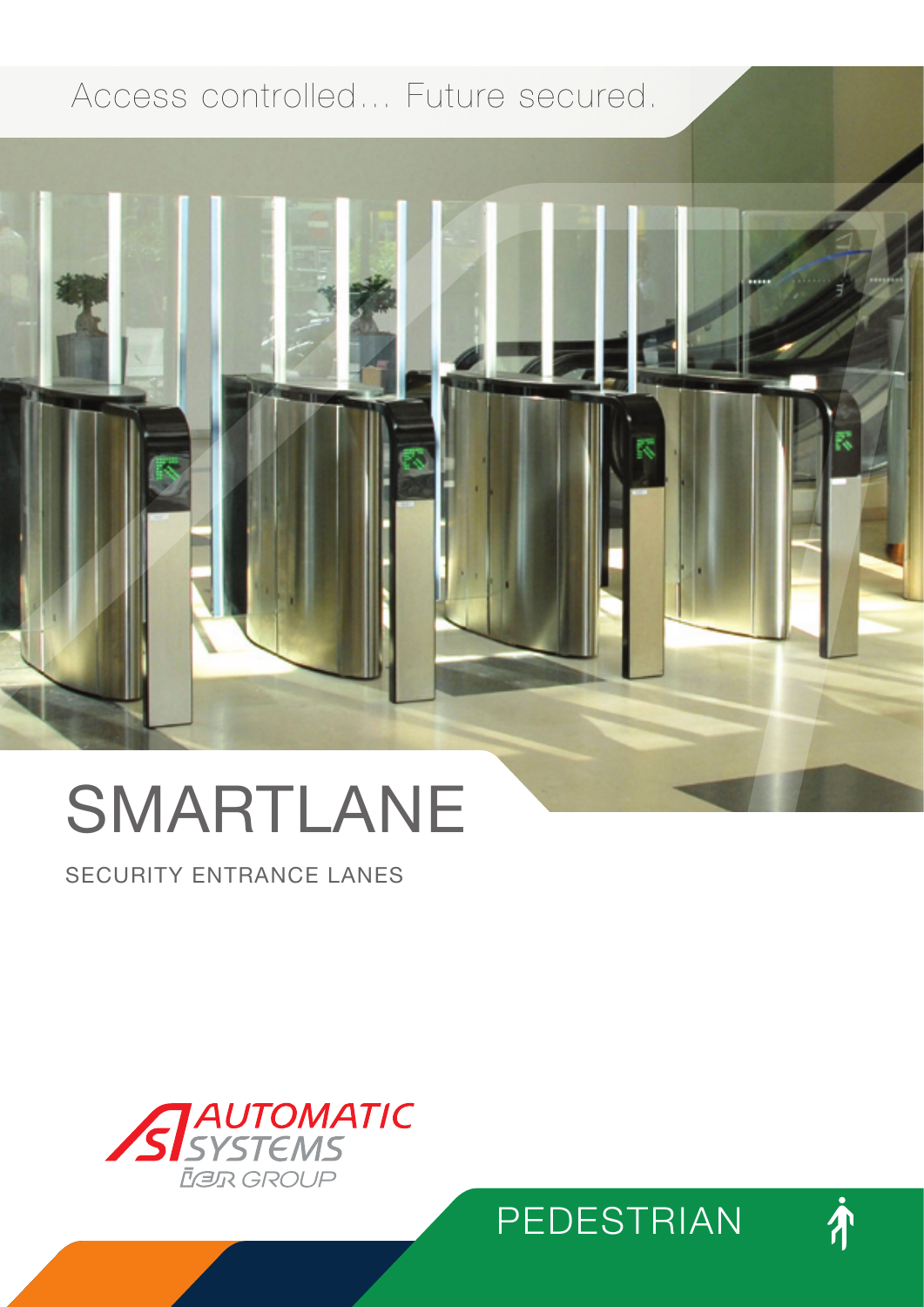



SmartLane Security Entrance Lanes, ideal for applications requiring secure, bidirectional passage control; where safety and throughput are key.

#### **SECURITY**

- 7 High performance detection system available in different levels of security, in both directions, to prevent unauthorised use
- 7 Retractable obstacles for a fast closure of the walkway
- 7 Glass obstacles available in different heights (up to 1900 mm) to securely block unauthorised passage
- 7 Mechanical locking to prevent forced manual opening
- 7 Audible signals for unauthorised use notification

#### **SAFFTY**

 $+$ 

- 7 Electronic detection provided in the user safety zone
- 7 Tempered glass obstacles controlled with high precision
- 7 Protection against finger entrapment and physical injury
- 7 Intrinsic mechanical opening in case of emergency or power failure

#### **AESTHETICS**

- 7 Streamlined and elegant oval design that integrates into all architectural surroundings
- 7 Precise backlit pictograms for intuitive process and high throughput
- 7 Quality assembly and detailed manufacturing



#### **CUSTOMISATION**

- 7 Wide choice of operating parameters adjustable through a userfriendly interface to fit your specific functional requirements
- 7 Combination of wide and narrow security entrance lanes allows you to configure the installation to your needs
- 7 Aesthetic customisation to meet your architectural style
- 7 Vast selection of options and accessories

#### RELIABILITY & PERFORMANCE

- 7 High throughput: up to 60 users/minute
- 7 Third generation of security entrance lanes based on 40 years of experience and over 90 million daily users
- 7 Long life cycle, low cost of ownership
- 7 Proven reliability: more than 15,000 lanes operating in demanding applications



#### A versatile product offering many configurations

- 8 Single lane or multiple adjacent lanes to optimise throughput and space
- 8 Combination of narrow and wide security entrance lanes to provide equal access to people with reduced mobility
- 8 SmartLane Twin version offers dual independent passageways within a compact footprint meeting the most stringent installation constraints
- o In conjunction with SmartLane security entrance lanes, SL930 & SL931 swing gates assure access to people with reduced mobility (wheelchair, trolley, bulky equipment,…) and easy evacuation of the building in case of emergency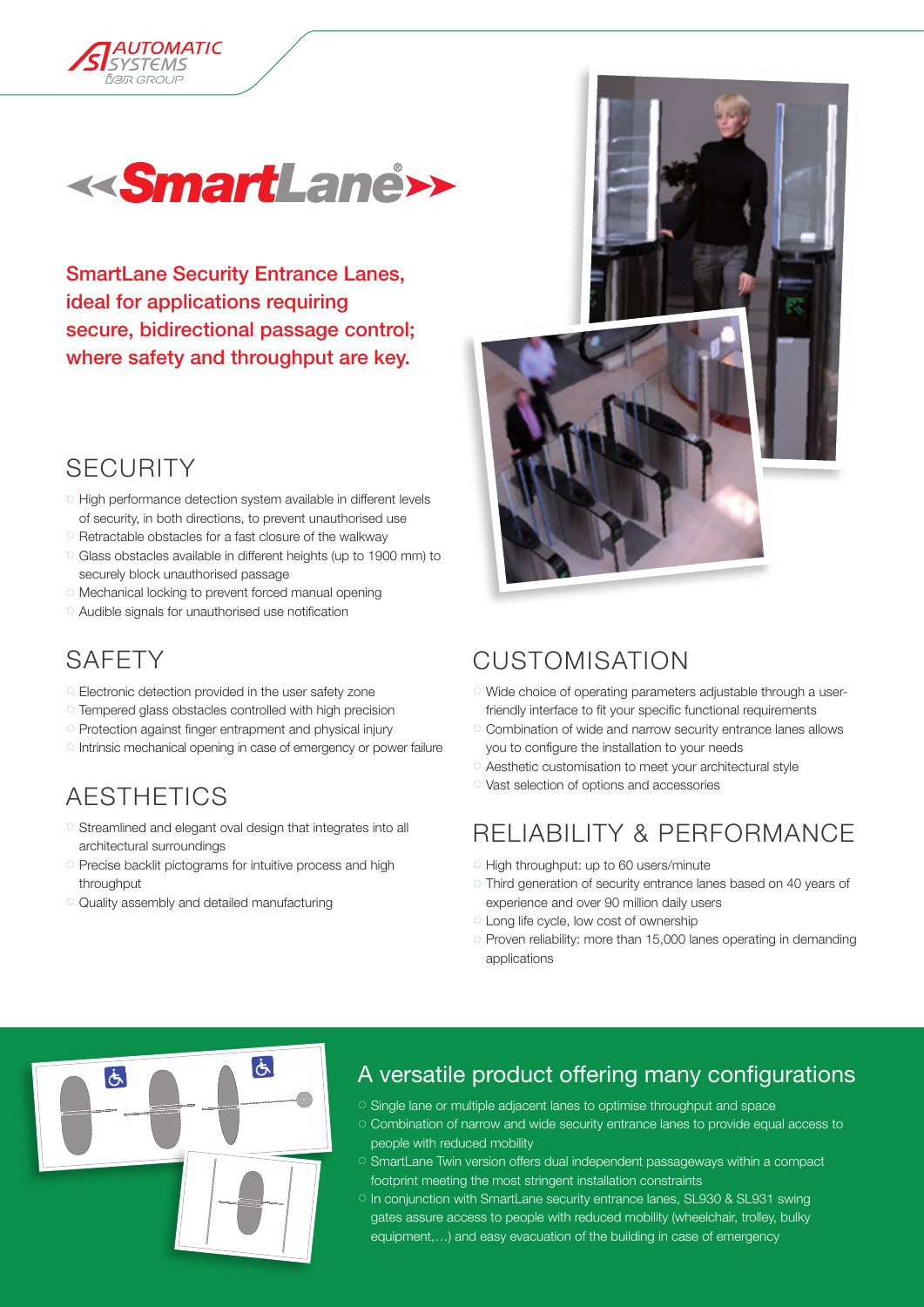#### SECURITY ENTRANCE LANES

#### Standard passageway

Lane width: 600 mm (23 5/8'')



SmartLane 900 with Compact Footprint Footprint\*: 1200 x 1200 mm (47" x 47")



SmartLane 901 with Enhanced Entrance Control Footprint\*: 1600 x 1200 mm (63'' x 47'')



 $\frac{1}{2}$  Lane width: 900 mm (35  $37$ ")



SmartLane 910 Footprint\*: 1200 x 1800 mm (47" x 70 6/7")



SmartLane 911 with Enhanced Entrance Control Footprint\*: 1600 x 1800 mm (63'' x 70 6/7'')



Lane width:  $2 \times 500$  mm (19  $2/3$ ")



SmartLane 910 Twin with Compact Footprint Footprint\*: 1200 x 1450 mm (47'' x 57'')



SmartLane 911 Twin with Enhanced Entrance Control and Compact Footprint Footprint\*: 1600 x 1450 mm (63'' x 57'')



SmartLane 902 with Enhanced Entrance/Exit **Control** Footprint\*: 2000 x 1200 mm (78 3/4"' x 47")

\* Single lane (L x W)



SmartLane 912 with Enhanced Entrance/Exit **Control** Footprint\*: 2000 x 1800 mm (78 3/4''' x 70 6/7'')



SmartLane 912 Twin with Enhanced Entrance/ Exit Control and Compact Footprint Footprint\*: 2000 x 1450 mm (78  $3/4''$  x 57")

#### **BENEFITS**

- 7 Pedestrian access control automation
- <sup>o</sup> Restricted zone closing
- <sup>o</sup> Employee and visitor Entry/Exit tracking
- 7 Reduced need for manned entrance

#### **MARKETS**

- <sup>O</sup> Banks and Insurance companies
- 7 Government buildings and Institutions
- 7 Office buildings, Head offices and Administrative sites
- 7 Sensitive sites: Pharmaceutical companies, Data centers, Airports, Etc.